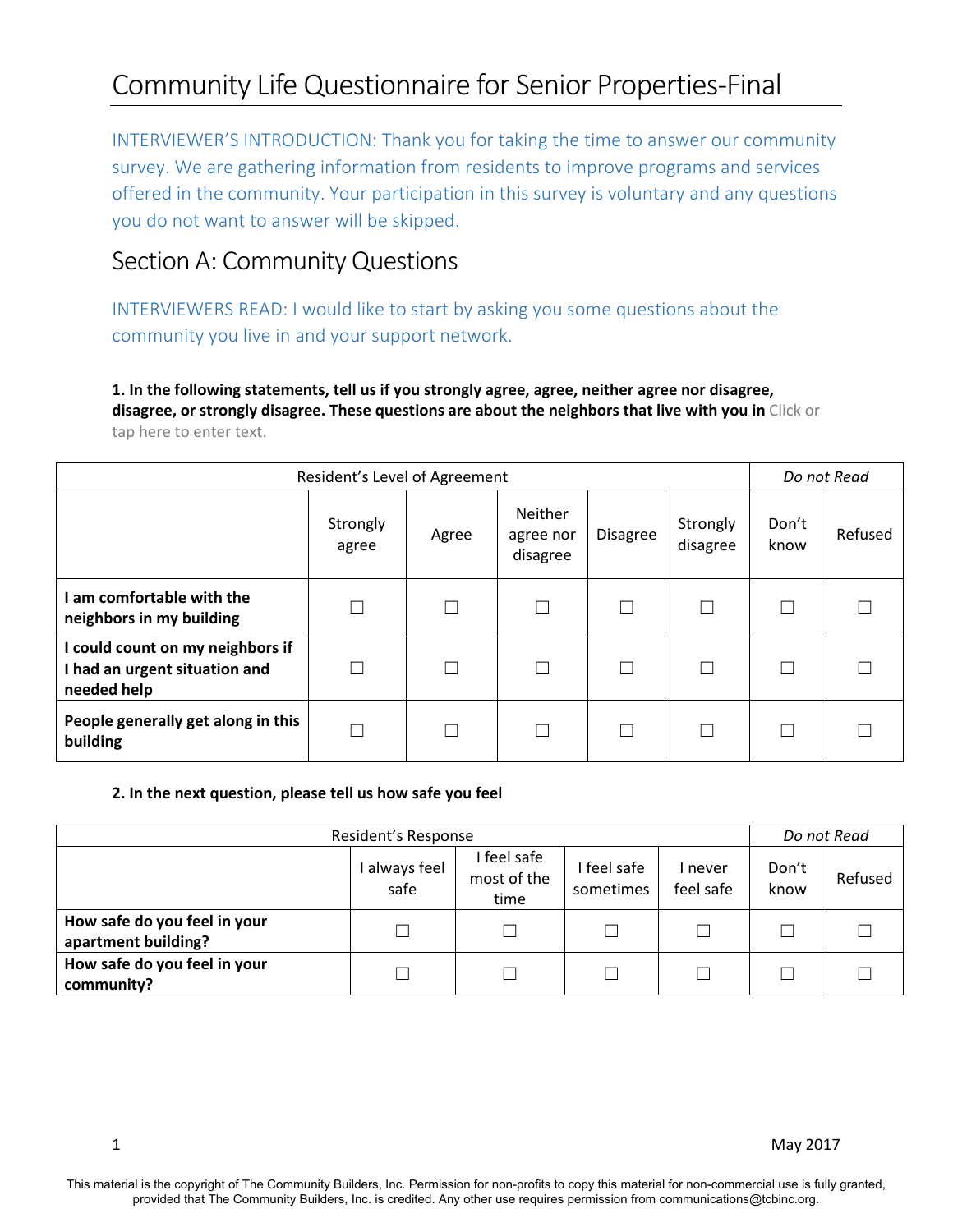INTERVIEWER READ: The next questions are about your relationships with friends and family. This includes people who live close by or far away.

|                                                                                               | Resident's Response |     |     |                  |                    |                 | Do not Read   |         |
|-----------------------------------------------------------------------------------------------|---------------------|-----|-----|------------------|--------------------|-----------------|---------------|---------|
|                                                                                               | none                | one | two | three or<br>four | five thru<br>eight | nine or<br>more | Don't<br>know | Refused |
| How many relatives do you<br>see or hear from at least<br>once a month?                       |                     |     |     |                  |                    |                 |               |         |
| How many relatives do you<br>feel at ease with that you<br>can talk about private<br>matters? |                     |     |     |                  |                    |                 |               |         |
| How many relatives do you<br>feel close to such that you<br>could call on them for help?      | Г                   |     |     |                  |                    |                 |               |         |

### **3. Considering the people to whom you are related by birth, marriage, adoption, etc.**

### **4. Now, considering all of your friends including those who live in your neighborhood**

|                                                                                             |      | Resident's Response |     |                  |                    |                 |               | Do not Read |  |
|---------------------------------------------------------------------------------------------|------|---------------------|-----|------------------|--------------------|-----------------|---------------|-------------|--|
|                                                                                             | none | one                 | two | three or<br>four | five thru<br>eight | nine or<br>more | Don't<br>know | Refused     |  |
| How many friends do you<br>see or hear from at least<br>once a month?                       |      |                     |     |                  |                    |                 |               |             |  |
| How many friends do you<br>feel at ease with that you<br>can talk about private<br>matters? |      |                     |     |                  |                    | Г               |               |             |  |
| How many friends do you<br>feel close to such that you<br>could call on them for help?      |      |                     |     |                  |                    |                 |               |             |  |

### **5. What programs in your building would you attend if they are offered?**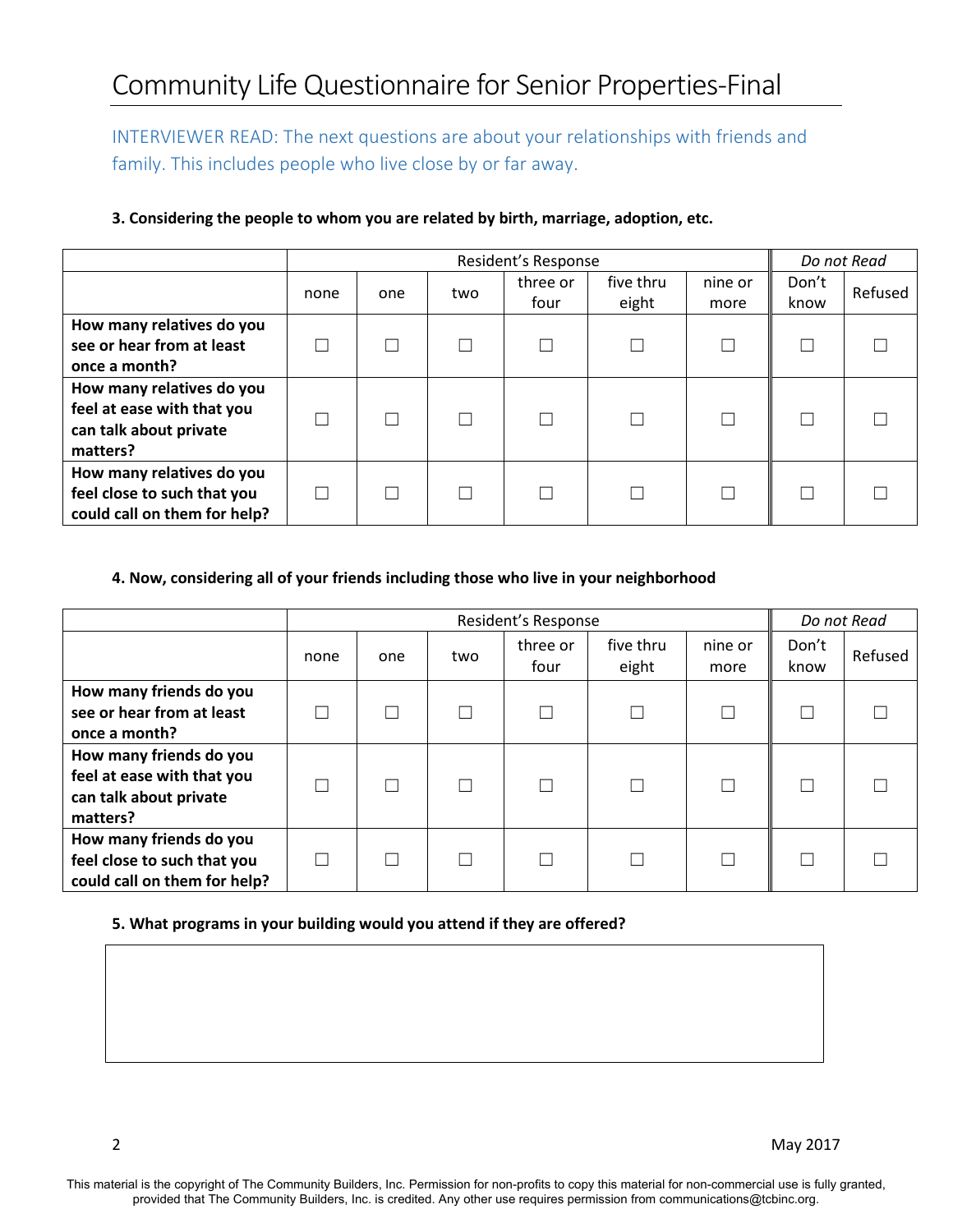#### **6. When you travel outside of Presidential Place, how do you typically get there?**

*Check all that apply*

☐My car ☐Someone else's car ☐Public transportation ☐Paratransit services (for example RIDE, Logisticare)

| Do not Read:   |
|----------------|
| ∟Don't know    |
| $\Box$ Refused |

## **7. Are you an active member of any of these groups or clubs? By "active" I mean regularly going to meetings or events held by the group.**

*Check all that apply*

☐Church, Temple, Mosque, or other religious group

□Recreation or sport league

☐Civic, political, service, housing site or other community organization

☐Professional, trade, or labor organization like a union

#### **What other organizations do you belong to?**

| Do not Read:<br>$\Box$ None of the above<br>$\Box$ Don't know                                 |                          |
|-----------------------------------------------------------------------------------------------|--------------------------|
| $\Box$ Refused<br>8. Do you attend an adult day program? NEED TO DEFINE PROGRAM<br>$\Box$ Yes | <b>GO TO QUESTION 9</b>  |
| $\square$ No<br>Do not Read                                                                   | <b>GO TO QUESTION 11</b> |
| $\Box$ Don't know<br>$\Box$ Refused                                                           |                          |
| 9. How many times a week do you attend the program?<br>Number of times                        |                          |
| 10. Which program do you attend?                                                              |                          |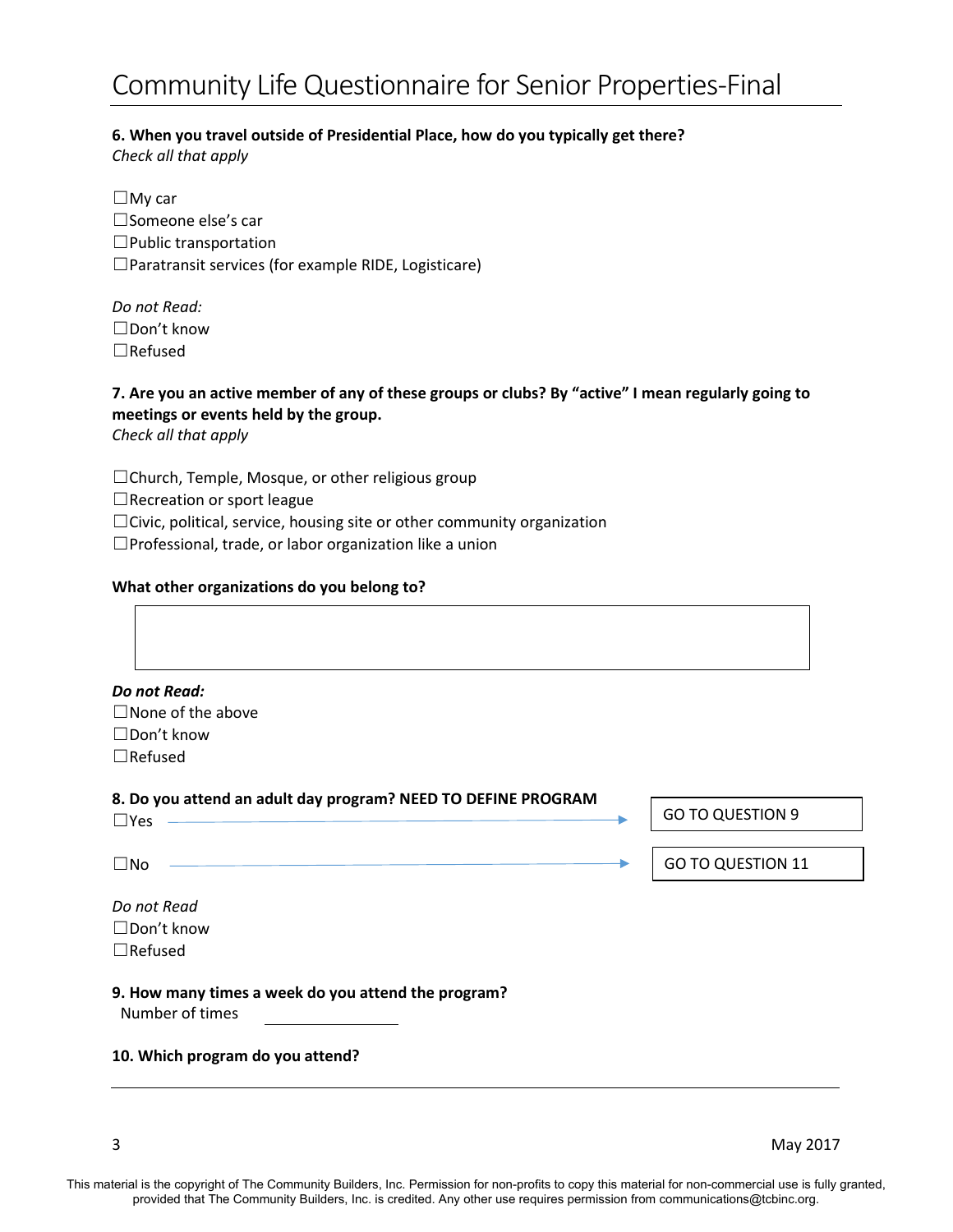# Section B: Health and Well-being

INTERVIEWER READ: The next section is about your overall health. I would like to remind you that all answers will be kept confidential.

**11. Compared to other people your age, would you say your health is:**

☐Very good ☐Good ☐Fair ☐Poor

*Do not Read* ☐Don't know

☐Refused

| 12. Has a doctor or nurse practitioner ever told you have any of the following? For each tell me "yes", |  |
|---------------------------------------------------------------------------------------------------------|--|
| "no", or "don't know"                                                                                   |  |

| Condition                                 | Yes | <b>No</b> | Don't know | Refused |
|-------------------------------------------|-----|-----------|------------|---------|
| High blood pressure or hypertension       |     |           |            |         |
| Diabetes or high blood sugar              |     |           |            |         |
| Cancer                                    |     |           |            |         |
| Chronic lung disease/breathing problems   |     |           |            |         |
| Heart problems                            |     |           |            |         |
| Arthritis or rheumatism                   |     |           |            |         |
| Eye problems like cataracts, glaucoma, or |     |           |            |         |
| macular degeneration                      |     |           |            |         |
| <b>Stroke</b>                             |     |           |            |         |
| Hearing loss or trouble hearing           |     |           |            |         |
| Back pain                                 |     |           |            |         |
| Depression                                |     |           |            |         |
| Dental issues                             |     |           |            |         |
| Podiatric issues/issues with your feet    |     |           |            |         |
| Thyroid issues                            |     |           |            |         |

| 13. Do you have any other conditions? |                                      |
|---------------------------------------|--------------------------------------|
| $\Box$ Yes                            | <b>GO TO QUESTION 14</b>             |
|                                       |                                      |
| $\square$ No                          | ANSWER TOTAL NUMBER<br>OF CONDITIONS |
| Do not Read                           |                                      |
| $\Box$ Don't know                     |                                      |
| $\Box$ Refused                        |                                      |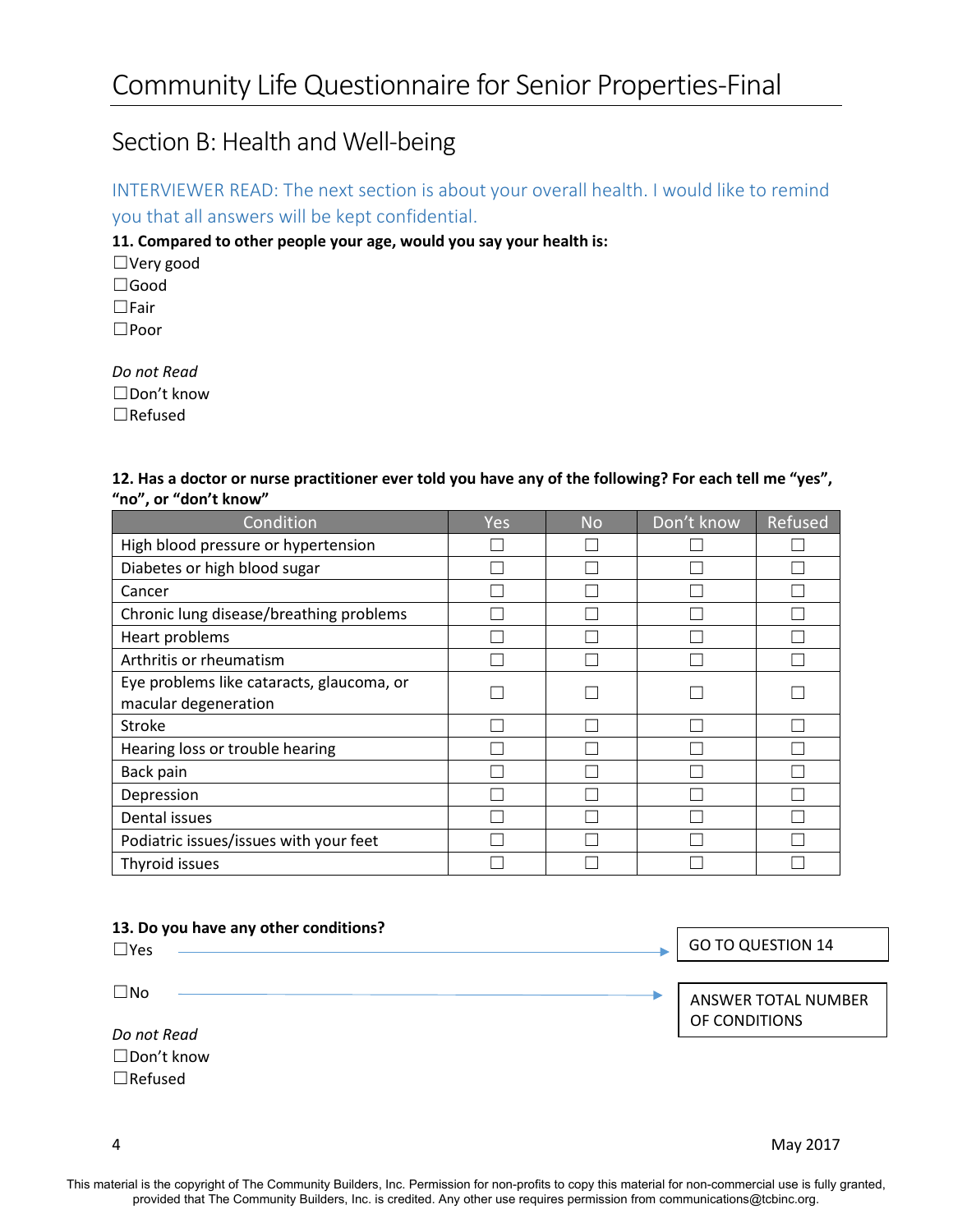#### **14. What are they?**

| Total number of conditions resident has                 |                          |
|---------------------------------------------------------|--------------------------|
| If the total number of conditions the resident has is 0 | <b>GO TO QUESTION 18</b> |

If the resident has been diagnosed with any chronic conditions, please complete the following chart on how they manage those conditions.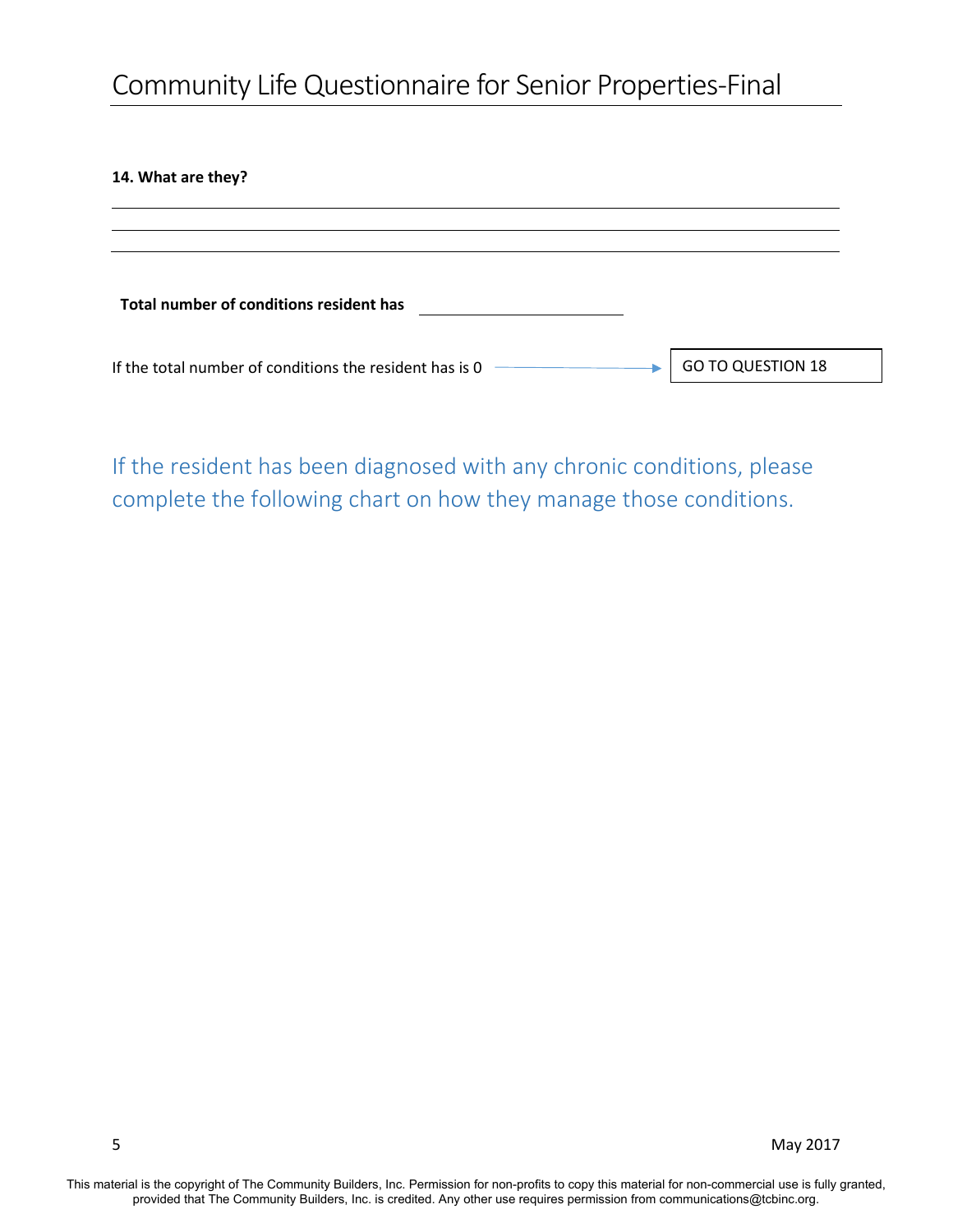|                                           | <b>Medication for Condition</b> |                                 | <b>Annual Check-up for Condition</b> |                                 |                      | <b>Dietary Changes for Condition</b> |
|-------------------------------------------|---------------------------------|---------------------------------|--------------------------------------|---------------------------------|----------------------|--------------------------------------|
|                                           | Has a doctor                    | Does the                        | Has a doctor                         | Does the                        | Has a doctor         | Have you consistently                |
| <b>Condition Name</b>                     | prescribed a                    | resident take                   | recommended a                        | resident see a                  | recommended          | followed the changes in              |
|                                           | medication for this             | the medication                  | yearly                               | doctor each                     | changes in your diet | your diet your doctor                |
|                                           | condition?                      | prescribed?                     | appointment for                      | year for the                    | because of this      | recommends?                          |
|                                           |                                 |                                 | this condition?                      | condition?                      | condition?           |                                      |
| High blood pressure or hypertension       | $\square$ Yes                   | $\square$ Yes                   | $\square$ Yes                        | $\square$ Yes                   | $\square$ Yes        | $\square$ Yes                        |
|                                           | $\square$ No                    | $\square$ No                    | $\square$ No                         | $\square$ No                    | $\square$ No         | $\square$ No                         |
|                                           |                                 | □Don't know                     |                                      | $\Box$ Don't know               |                      | $\Box$ Don't know                    |
|                                           |                                 | $\Box$ Refused                  |                                      | $\Box$ Refused                  |                      | $\Box$ Refused                       |
| Diabetes or high blood sugar              | $\square$ Yes                   | $\square$ Yes                   | $\Box$ Yes                           | $\square$ Yes                   | $\square$ Yes        | $\square$ Yes                        |
|                                           | $\square$ No                    | $\square$ No                    | $\square$ No                         | $\square$ No                    | $\square$ No         | $\square$ No                         |
|                                           |                                 | □Don't know                     |                                      | □Don't know                     |                      | $\Box$ Don't know                    |
|                                           |                                 | $\Box$ Refused                  |                                      | $\Box$ Refused                  |                      | $\Box$ Refused                       |
| Cancer                                    | $\square$ Yes                   | $\square$ Yes                   | $\square$ Yes                        | $\square$ Yes                   | $\square$ Yes        | $\square$ Yes                        |
|                                           | $\square$ No                    | $\square$ No                    | $\square$ No                         | $\square$ No                    | $\square$ No         | $\square$ No                         |
|                                           |                                 | □Don't know                     |                                      | □Don't know                     |                      | □Don't know                          |
|                                           |                                 | $\Box$ Refused                  |                                      | $\Box$ Refused                  |                      | $\Box$ Refused                       |
| Chronic lung disease/breathing problems   | $\square$ Yes                   | $\square$ Yes                   | $\square$ Yes                        | $\square$ Yes                   | $\square$ Yes        | $\square$ Yes                        |
|                                           | $\square$ No                    | $\square$ No                    | $\square$ No                         | $\square$ No                    | $\square$ No         | $\square$ No                         |
|                                           |                                 | □Don't know                     |                                      | □Don't know                     |                      | □Don't know                          |
|                                           |                                 | $\Box$ Refused                  |                                      | $\Box$ Refused                  |                      | $\Box$ Refused                       |
| Heart problems                            | $\square$ Yes                   | $\square$ Yes                   | $\square$ Yes                        | $\square$ Yes                   | $\square$ Yes        | $\square$ Yes                        |
|                                           | $\square$ No                    | $\square$ No                    | $\square$ No                         | $\square$ No                    | $\square$ No         | $\square$ No                         |
|                                           |                                 | □Don't know                     |                                      | $\Box$ Don't know               |                      | □Don't know                          |
| Arthritis or rheumatism                   | $\square$ Yes                   | $\Box$ Refused<br>$\square$ Yes | $\square$ Yes                        | $\Box$ Refused<br>$\square$ Yes | $\square$ Yes        | $\Box$ Refused<br>$\square$ Yes      |
|                                           | $\square$ No                    | $\square$ No                    | $\square$ No                         | $\square$ No                    | $\square$ No         | $\square$ No                         |
|                                           |                                 | □Don't know                     |                                      | □Don't know                     |                      | □Don't know                          |
|                                           |                                 | $\Box$ Refused                  |                                      | $\Box$ Refused                  |                      | $\Box$ Refused                       |
| Eye problems like cataracts, glaucoma, or | $\square$ Yes                   | $\square$ Yes                   | $\square$ Yes                        | $\square$ Yes                   | $\square$ Yes        | $\square$ Yes                        |
| macular degeneration                      | $\Box$ No                       | $\square$ No                    | $\square$ No                         | $\square$ No                    | $\Box$ No            | $\square$ No                         |
|                                           |                                 | □Don't know                     |                                      | □Don't know                     |                      | □Don't know                          |
|                                           |                                 | $\Box$ Refused                  |                                      | $\Box$ Refused                  |                      | $\Box$ Refused                       |
| Stroke                                    | $\square$ Yes                   | $\square$ Yes                   | $\square$ Yes                        | $\square$ Yes                   | $\square$ Yes        | $\square$ Yes                        |
|                                           | $\square$ No                    | $\square$ No                    | $\square$ No                         | $\square$ No                    | $\square$ No         | $\square$ No                         |
|                                           |                                 | □Don't know                     |                                      | □Don't know                     |                      | □Don't know                          |
|                                           |                                 | $\Box$ Refused                  |                                      | $\Box$ Refused                  |                      | $\Box$ Refused                       |
|                                           |                                 |                                 |                                      |                                 |                      |                                      |

This material is the copyright of The Community Builders, Inc. Permission for non-profits to copy this material for non-commercial use is fully granted, provided that The Community Builders, Inc. is credited. Any other use requires permission from communications@tcbinc.org.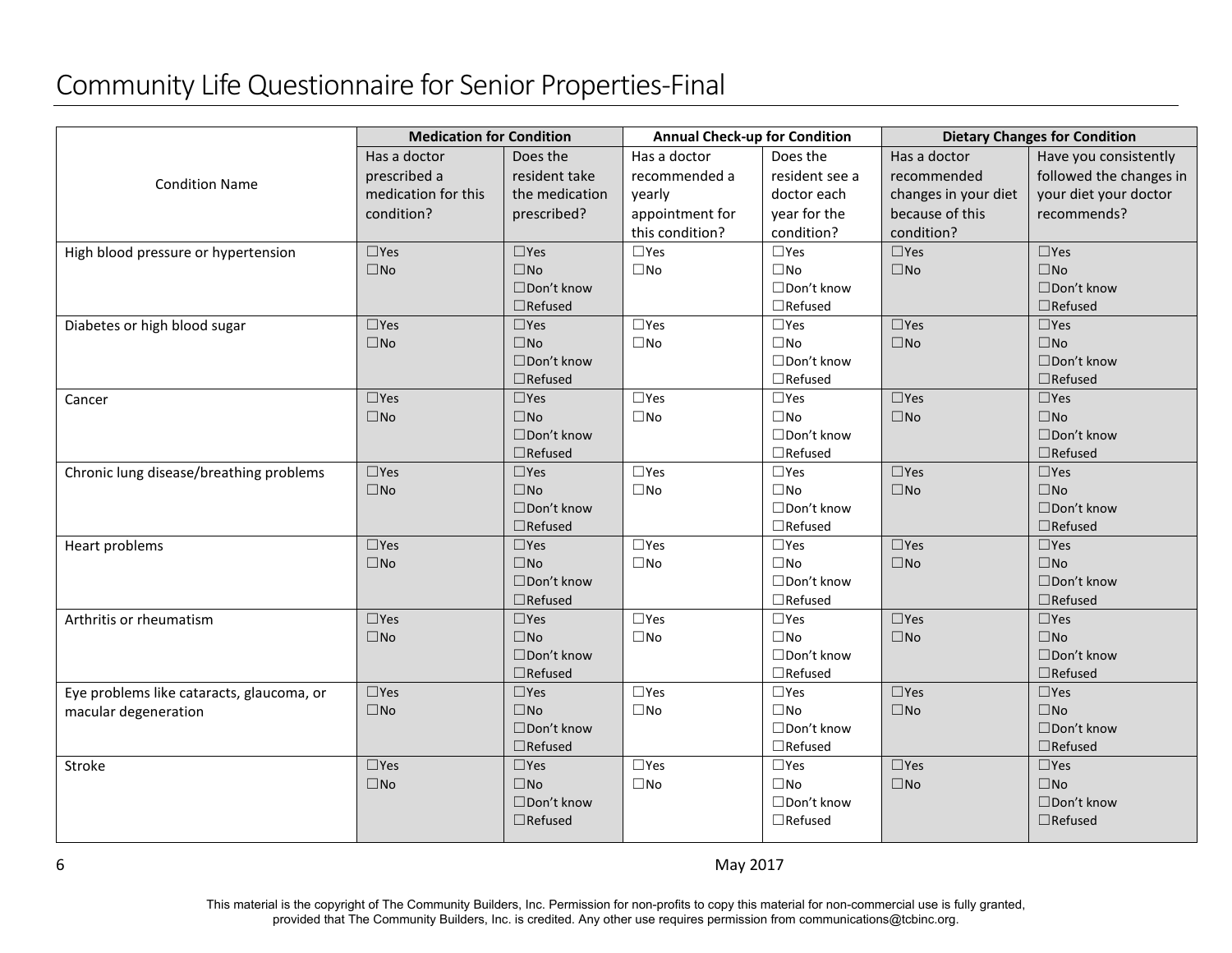|                                        | <b>Medication for Condition</b> |                   | <b>Annual Check-up for Condition</b> |                   | <b>Dietary Changes for Condition</b> |                         |  |
|----------------------------------------|---------------------------------|-------------------|--------------------------------------|-------------------|--------------------------------------|-------------------------|--|
|                                        | Has a doctor                    | Does the          | Has a doctor                         | Does the          | Has a doctor                         | Have you consistently   |  |
|                                        | prescribed a                    | resident take     | recommended a                        | resident see a    | recommended                          | followed the changes in |  |
| <b>Condition Name</b>                  | medication for this             | the medication    | yearly                               | doctor each       | changes in your diet                 | your diet your doctor   |  |
|                                        | condition?                      | prescribed?       | appointment for                      | year for the      | because of this                      | recommends?             |  |
|                                        |                                 |                   | this condition?                      | condition?        | condition?                           |                         |  |
| Hearing loss or trouble hearing        | $\square$ Yes                   | $\square$ Yes     | $\Box$ Yes                           | $\square$ Yes     | $\square$ Yes                        | $\square$ Yes           |  |
|                                        | $\square$ No                    | $\square$ No      | $\square$ No                         | $\square$ No      | $\square$ No                         | $\Box$ No               |  |
|                                        |                                 | $\Box$ Don't know |                                      | □Don't know       |                                      | $\Box$ Don't know       |  |
|                                        |                                 | $\Box$ Refused    |                                      | $\Box$ Refused    |                                      | $\Box$ Refused          |  |
| Back pain                              | $\square$ Yes                   | $\square$ Yes     | $\square$ Yes                        | $\square$ Yes     | $\square$ Yes                        | $\square$ Yes           |  |
|                                        | $\square$ No                    | $\Box$ No         | $\square$ No                         | $\square$ No      | $\Box$ No                            | $\Box$ No               |  |
|                                        |                                 | □Don't know       |                                      | □Don't know       |                                      | □Don't know             |  |
|                                        |                                 | $\Box$ Refused    |                                      | $\Box$ Refused    |                                      | $\Box$ Refused          |  |
| Depression                             | $\square$ Yes                   | $\square$ Yes     | $\square$ Yes                        | $\square$ Yes     | $\square$ Yes                        | $\square$ Yes           |  |
|                                        | $\square$ No                    | $\square$ No      | $\square$ No                         | $\square$ No      | $\square$ No                         | $\square$ No            |  |
|                                        |                                 | □Don't know       |                                      | □Don't know       |                                      | □Don't know             |  |
|                                        |                                 | $\Box$ Refused    |                                      | $\Box$ Refused    |                                      | $\Box$ Refused          |  |
| Dental issues                          | $\square$ Yes                   | $\square$ Yes     | $\square$ Yes                        | $\Box$ Yes        | $\square$ Yes                        | $\square$ Yes           |  |
|                                        | $\square$ No                    | $\square$ No      | $\square$ No                         | $\square$ No      | $\square$ No                         | $\square$ No            |  |
|                                        |                                 | □Don't know       |                                      | □Don't know       |                                      | $\Box$ Don't know       |  |
|                                        |                                 | $\Box$ Refused    |                                      | $\Box$ Refused    |                                      | $\Box$ Refused          |  |
| Podiatric issues/issues with your feet | $\square$ Yes                   | $\square$ Yes     | $\square$ Yes                        | $\Box$ Yes        | $\square$ Yes                        | $\square$ Yes           |  |
|                                        | $\square$ No                    | $\square$ No      | $\square$ No                         | $\square$ No      | $\square$ No                         | $\square$ No            |  |
|                                        |                                 | $\Box$ Don't know |                                      | □Don't know       |                                      | $\Box$ Don't know       |  |
|                                        |                                 | $\Box$ Refused    |                                      | $\Box$ Refused    |                                      | $\Box$ Refused          |  |
| Thyroid issues                         | $\square$ Yes                   | $\square$ Yes     | $\square$ Yes                        | $\square$ Yes     | $\square$ Yes                        | $\square$ Yes           |  |
|                                        | $\square$ No                    | $\square$ No      | $\square$ No                         | $\square$ No      | $\square$ No                         | $\square$ No            |  |
|                                        |                                 | $\Box$ Don't know |                                      | $\Box$ Don't know |                                      | $\Box$ Don't know       |  |
|                                        |                                 | $\Box$ Refused    |                                      | $\Box$ Refused    |                                      | $\Box$ Refused          |  |
| Other condition:                       | $\square$ Yes                   | $\square$ Yes     | $\square$ Yes                        | $\square$ Yes     | $\square$ Yes                        | $\square$ Yes           |  |
|                                        | $\square$ No                    | $\square$ No      | $\square$ No                         | $\square$ No      | $\square$ No                         | $\square$ No            |  |
|                                        |                                 | □Don't know       |                                      | □Don't know       |                                      | □Don't know             |  |
|                                        |                                 | $\Box$ Refused    |                                      | $\Box$ Refused    |                                      | $\Box$ Refused          |  |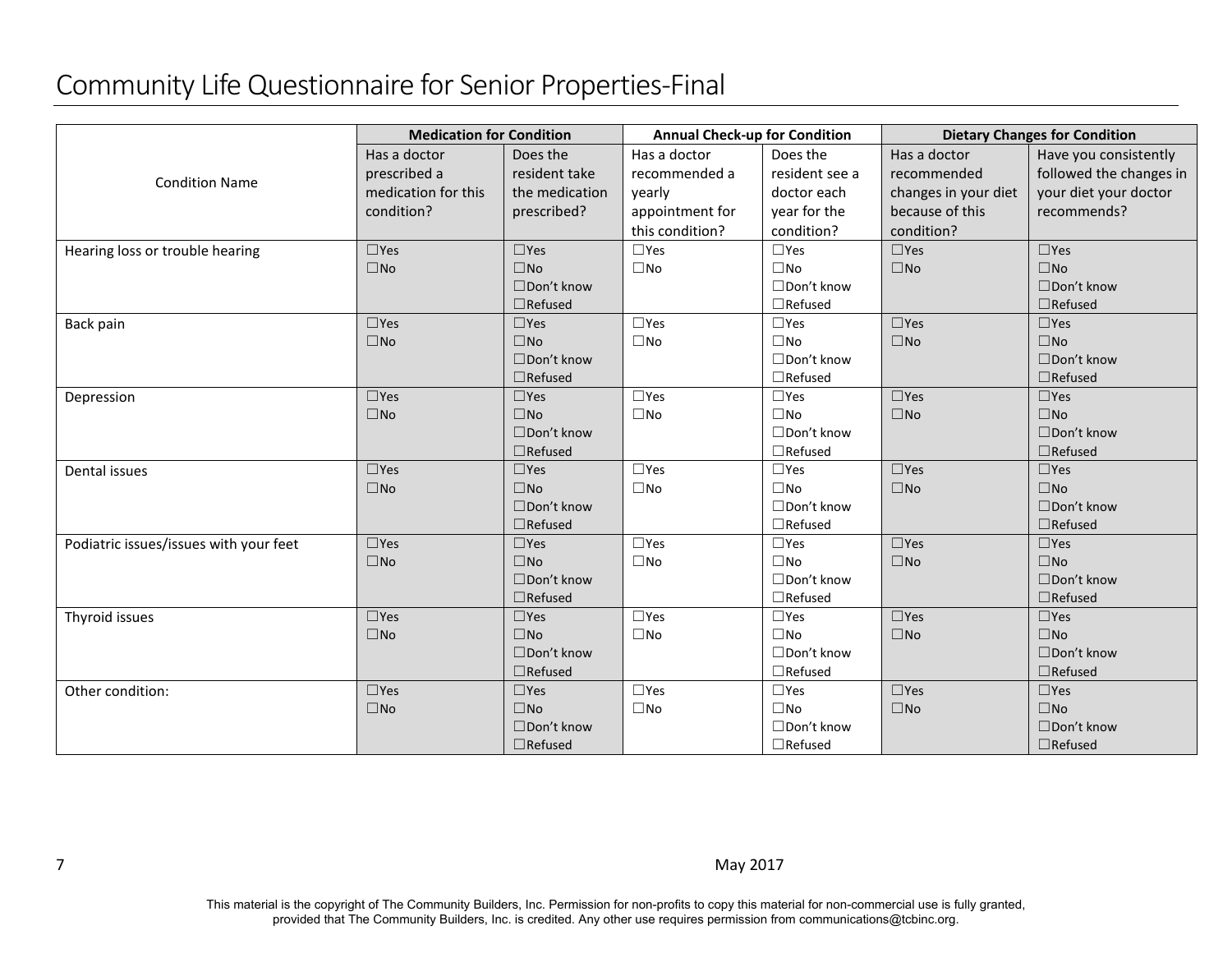# **18. About how long has it been since you last visited a doctor for a routine checkup? A routine checkup is a general physical exam, not an exam for a specific injury, illness, or condition.**

 $\Box$ Within the last year (any time less than 12 months ago)

 $\Box$ Within the past 2 years (1 year but less than 2)

 $\Box$ Within the past 5 years (2 years but less than 5 years)

 $\square$ 5 or more years ago

☐Never

*Do not Read* ☐Don't know ☐Refused

### If the resident is younger than 62, skip to Question 22

#### **19. In the past 12 months, how many times have you fallen?**

Number of times

#### **20. Do you ever limit your activities because you are afraid of falling?**

| l IYes           |
|------------------|
| $\Box$ Sometimes |
| $\Box$ No        |

| Do not Read       |
|-------------------|
| $\Box$ Don't know |
| $\Box$ Refused    |

#### **21. Do you feel like your apartment building and the surrounding property is hazard-free and easy to walk in?**

| $\Box$ Yes       |
|------------------|
| $\Box$ Sometimes |
| ∣ IN∩            |

*Do not Read* ☐Don't know ☐Refused

#### **22. During the past 6 months, have you been a patient in the hospital?**

| $\square$ Yes                                | <b>GO TO QUESTION 23</b> |
|----------------------------------------------|--------------------------|
| $\square$ No                                 | <b>GO TO QUESTION 24</b> |
| Do not Read<br>□Don't know<br>$\Box$ Refused |                          |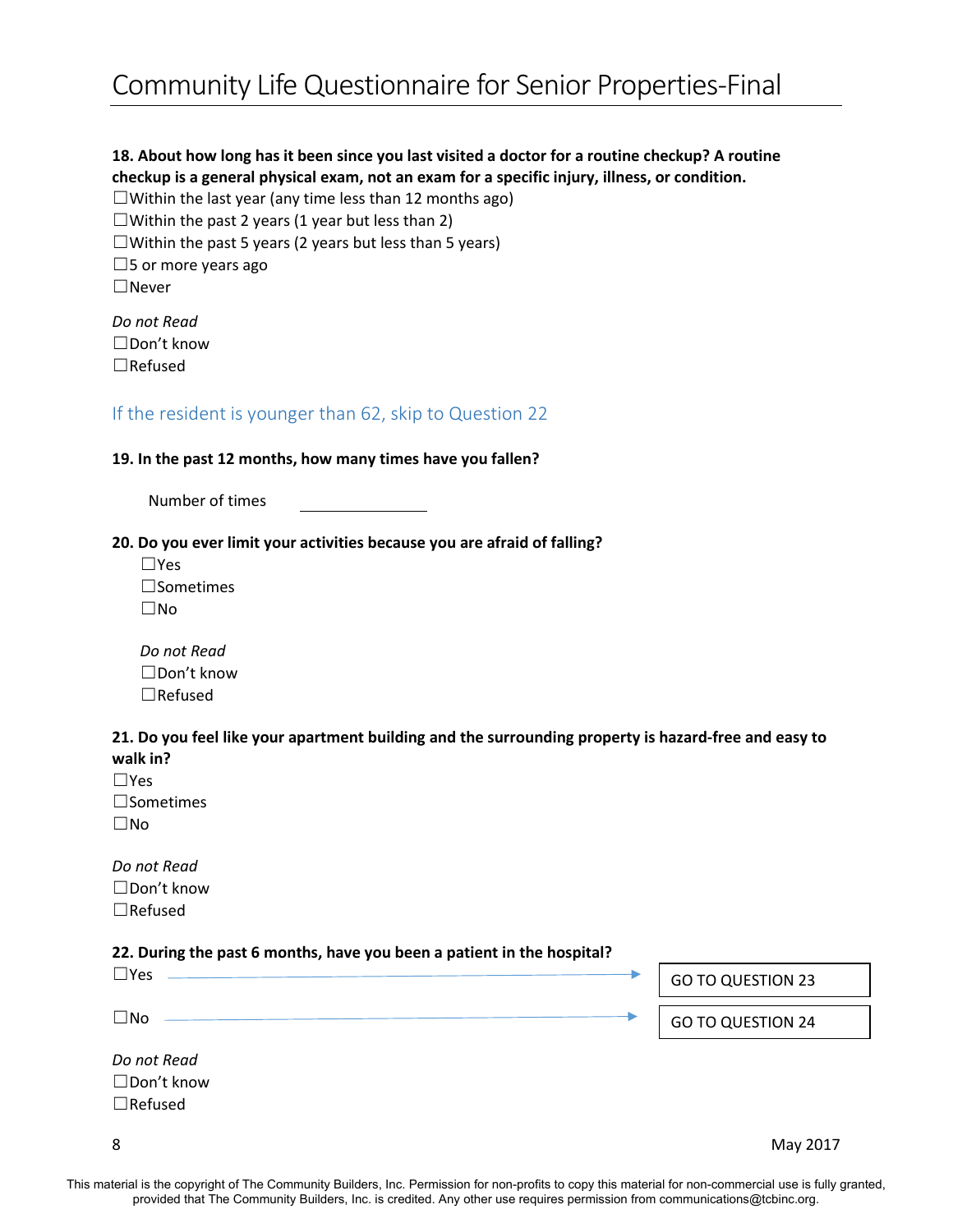#### **23. How many times?**

Number of times

**24. In the last week, how many days did you do physical exercise for at least 30 minutes?** Number of days

*Do not Read* ☐Don't know ☐Refused

#### **25. Is there anything that keeps you from exercising?**

# *Interviewers do not read, select the best option based on the resident's response*

 $\Box$  No, nothing keeps me from exercising

☐Don't have the space or the equipment

☐Not motivated

☐Physical or health limitations

 $\Box$  Other (please specify)

*Do not Read* ☐Don't know ☐Refused

**26. Do you have difficulty doing any of these activities on your own? For each tell me, "yes", "no", or "I don't know"**

|                                         | Yes | No | Don't<br>Know | If yes, do you<br>receive help with<br>this? |           | Who provides this help?<br>(agency name) | Do not<br>Read           |
|-----------------------------------------|-----|----|---------------|----------------------------------------------|-----------|------------------------------------------|--------------------------|
|                                         |     |    |               | Yes                                          | <b>No</b> |                                          | Refused                  |
| Bathing/showering                       |     |    |               |                                              |           |                                          | $\overline{\phantom{a}}$ |
| <b>Dressing</b>                         |     |    |               |                                              |           |                                          | $\Box$                   |
| Getting in and out of a<br>bed or chair |     |    |               | m.                                           | П         |                                          | $\Box$                   |
| Shopping                                |     |    |               |                                              |           |                                          | $\Box$                   |
| Preparing meals and/or<br>eating        | ٦   |    |               | n.                                           | Г         |                                          | $\overline{\phantom{a}}$ |
| Doing laundry                           |     |    |               | ΞΙ                                           | Г         |                                          | $\Box$                   |
| Managing medications                    |     |    |               |                                              |           |                                          | $\Box$                   |
| Managing money or<br>finances           | ×.  |    |               |                                              |           |                                          | Γ                        |

9 May 2017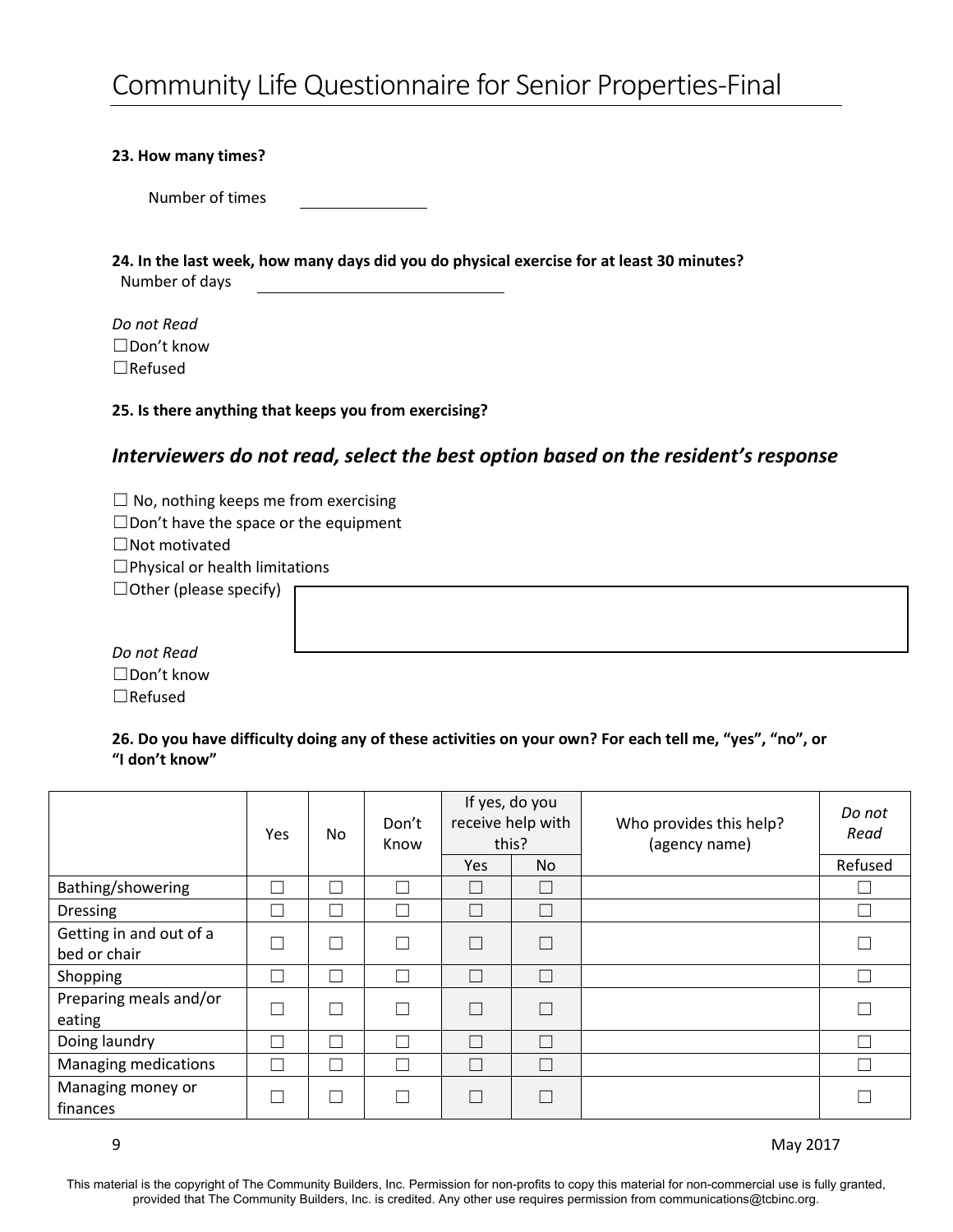## **27. Who does the bulk of your housekeeping?**  $\Box$ I do □A family member or friend  $\square$ An outside agency ☐It does not get done *Do not Read* ☐Don't know ☐Refused GO TO QUESTION 29 GO TO QUESTION 28 GO TO QUESTION 29

#### **28. If it is an outside agency, what is the name of the agency?**

#### **29. Do you have a PCA (personal care assistant) or home-health aid that comes to your apartment?**

| $\square$ Yes     |                                                               |                                                                             | <b>GO TO QUESTION 30</b> |
|-------------------|---------------------------------------------------------------|-----------------------------------------------------------------------------|--------------------------|
|                   |                                                               |                                                                             |                          |
| $\square$ No      |                                                               |                                                                             | <b>GO TO QUESTION 32</b> |
| Do not Read       |                                                               |                                                                             |                          |
| $\Box$ Don't know |                                                               |                                                                             |                          |
| $\Box$ Refused    |                                                               |                                                                             |                          |
| Number of hours   | 30. How many hours a week does this person come to your home? |                                                                             |                          |
|                   |                                                               | 31. What is the name of the agency that the PCA or home-health aid is from? |                          |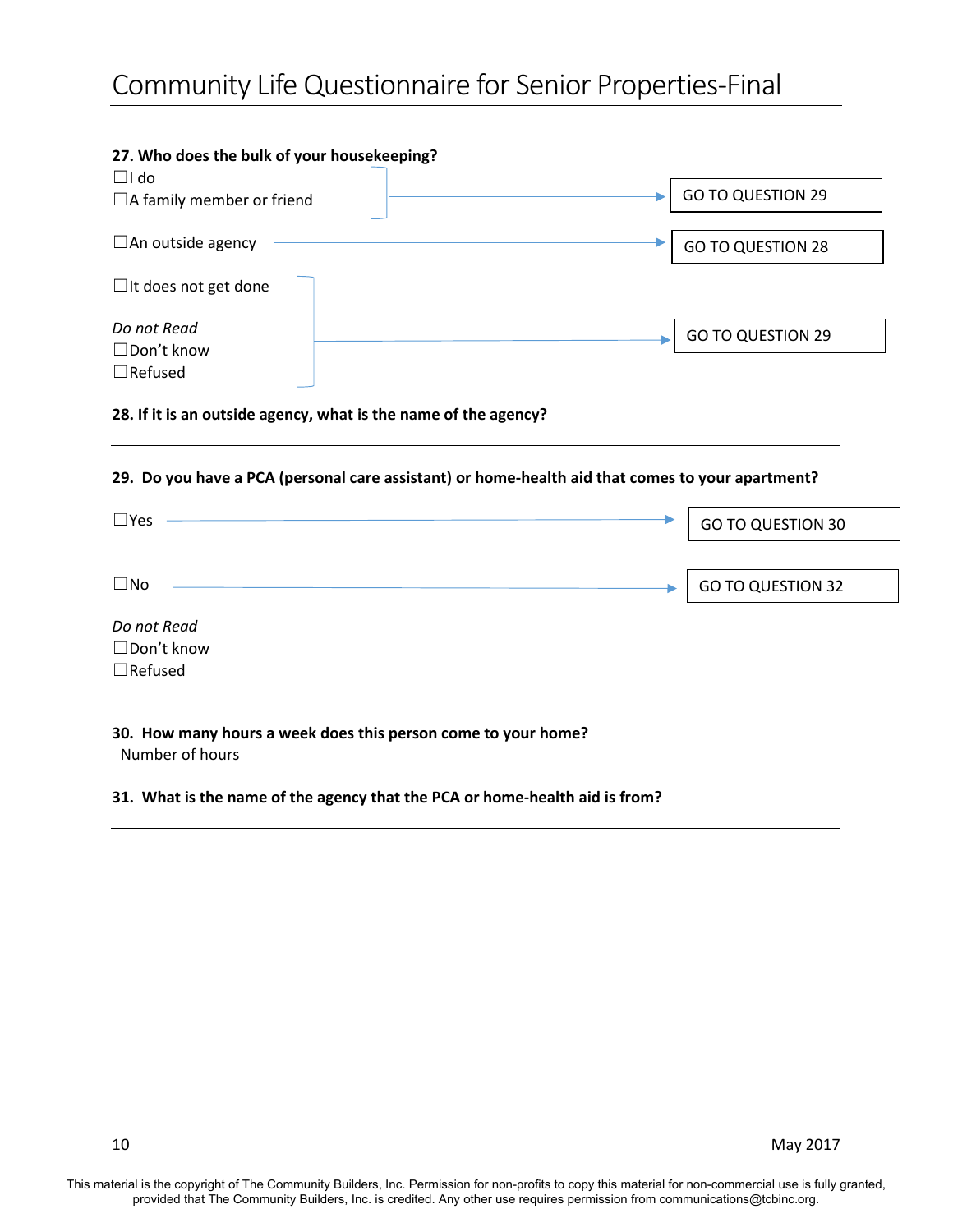# Now, I'm going to ask you about your health insurance and places you go for health care

#### **32. As of today, what type of health insurance do you have? (check all that apply)**

☐Medicare

☐Medicaid

☐Both Medicare and Medicaid (dual eligible)

| $\Box$ Supplemental insurance                            |                                                                           |                                                                                             |
|----------------------------------------------------------|---------------------------------------------------------------------------|---------------------------------------------------------------------------------------------|
| $\Box$ Other (please specify)                            |                                                                           | <b>GO TO QUESTION 33</b>                                                                    |
|                                                          |                                                                           |                                                                                             |
|                                                          |                                                                           |                                                                                             |
| $\Box$ I don't have insurance                            |                                                                           | <b>GO TO QUESTION 34</b>                                                                    |
| Do not Read                                              |                                                                           |                                                                                             |
| □Don't know                                              |                                                                           |                                                                                             |
| $\Box$ Refused                                           |                                                                           |                                                                                             |
|                                                          | 33. If supplemental or other, who is your insurance provider (e.g. BCBS)? |                                                                                             |
| 34. What hospitals do you use?                           |                                                                           |                                                                                             |
| 35. Who is your doctor?                                  |                                                                           |                                                                                             |
| prescribed because you did not feel you could afford it? |                                                                           | 36. In the last 12 months, has there been a time when you did not buy a medication you were |

☐No  $\Box$ n/a not on any medications

*Do not Read* ☐Don't know ☐Refused

11 May 2017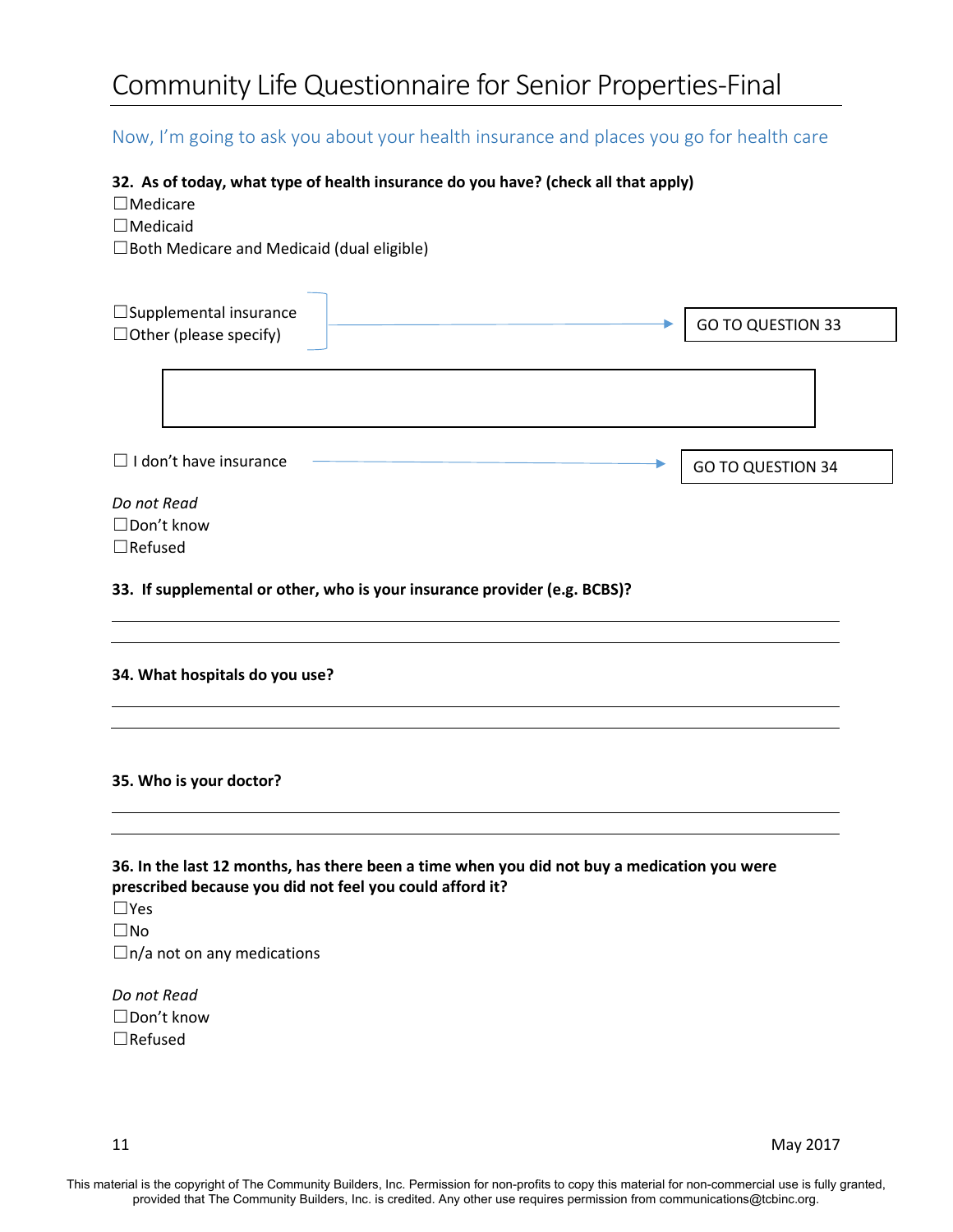#### **37. In the last 12 months, has there been a time when you did not go to a doctor's appointment, store, or someplace off-site because you could not afford transportation?**

☐Yes ☐No

| Do not Read    |
|----------------|
| ∣ IDon't know  |
| $\Box$ Refused |

# Section C: Demographics

## Now, I would like to ask a few questions about you

| 38. Are you currently working for pay?<br>$\square$ Yes |  |  | <b>GO TO QUESTION 39</b> |
|---------------------------------------------------------|--|--|--------------------------|
| $\square$ No                                            |  |  |                          |
| Do no Read<br>$\Box$ Don't know<br>$\Box$ Refused       |  |  | <b>GO TO QUESTION 40</b> |
| 39. What type of work do you do?                        |  |  |                          |

#### **40. If no, what was your occupation before?**

#### **41. What is the highest level of schooling you completed?**

☐Grade school

☐Some high school but did not graduate and did not get GED

☐Completed high school or got a GED

☐Vocational or trade school after high school

☐Some college or university

- ☐Associate's degree
- ☐Bachelor degree from a college or university

 $\square$ Post graduate degree from a college or university (for example, master's or doctorate)

*Do not Read* ☐Don't know ☐Refused

12 May 2017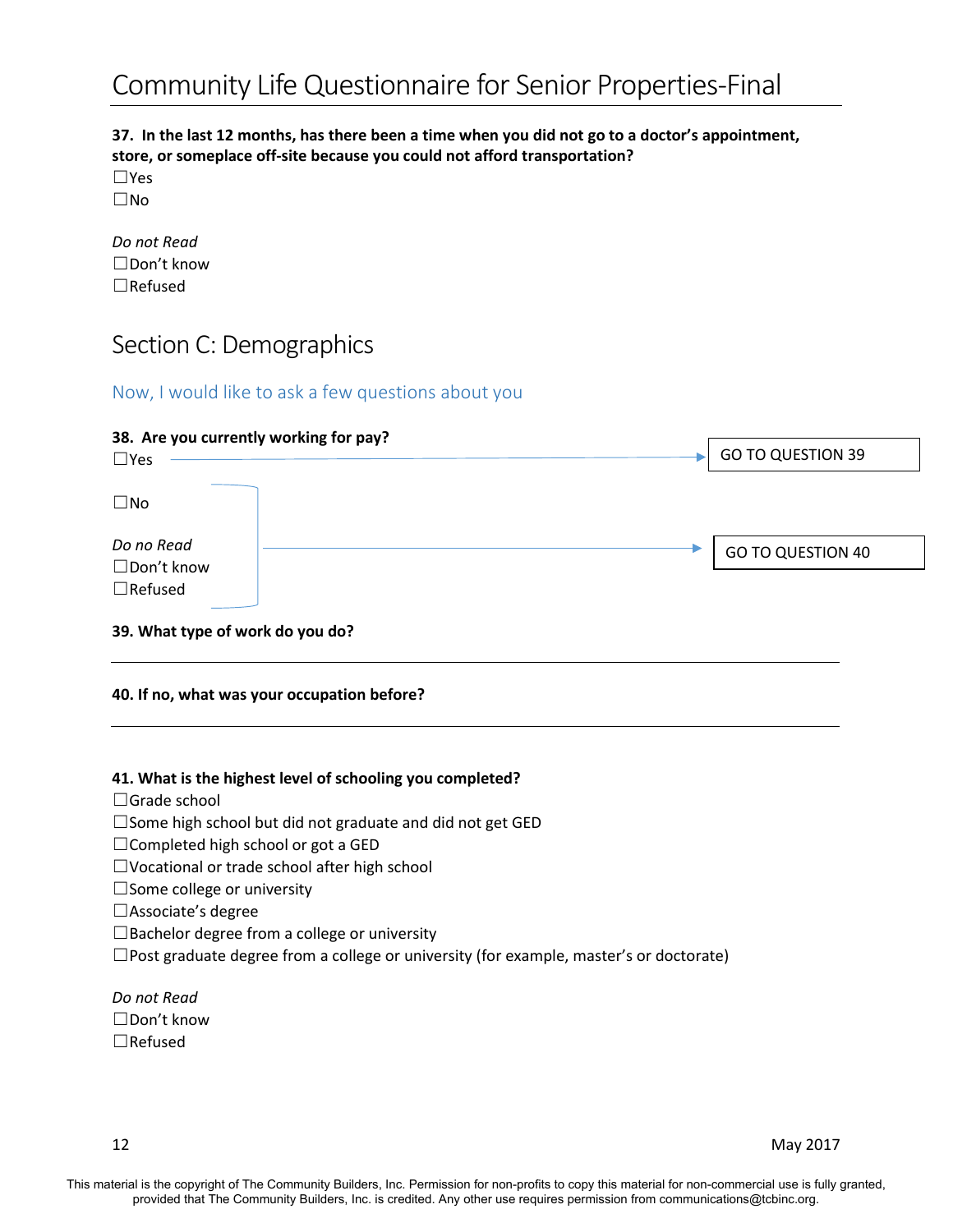### **42. Now thinking about the last year, were there times in the past 12 months when you did not have enough money to buy food that you needed?**

☐Yes ☐No

*Do not Read* ☐Don't Know ☐Refused

#### **43. In general, how do your finances usually work out at the end of the month? Is there:**

☐Some money left over ☐Just enough to make ends meet, or  $\Box$ Not enough money to make ends meet

*Do not Read* ☐Don't Know ☐Refused

#### **44. Do you currently receive food stamps? (if needed: SNAP)**

☐Yes ☐No

*Do not Read* ☐Don't Know ☐Refused

#### **45. What is your first or native language?**

| $\Box$ English                   |  |
|----------------------------------|--|
| $\Box$ Spanish                   |  |
| $\Box$ Portuguese                |  |
| $\Box$ Vietnamese                |  |
| $\Box$ Russian                   |  |
| □Haitian-Creole or French Creole |  |
| $\Box$ Chinese or Mandarin       |  |
| $\Box$ Other (please specify)    |  |

| 46. Do you speak any other languages?              |                          |
|----------------------------------------------------|--------------------------|
| $\Box$ Yes                                         | <b>GO TO QUESTION 47</b> |
| $\square$ No                                       | <b>GO TO QUESTION 48</b> |
| Do not Read<br>$\Box$ Don't know<br>$\Box$ Refused |                          |
| 13                                                 | May 2017                 |